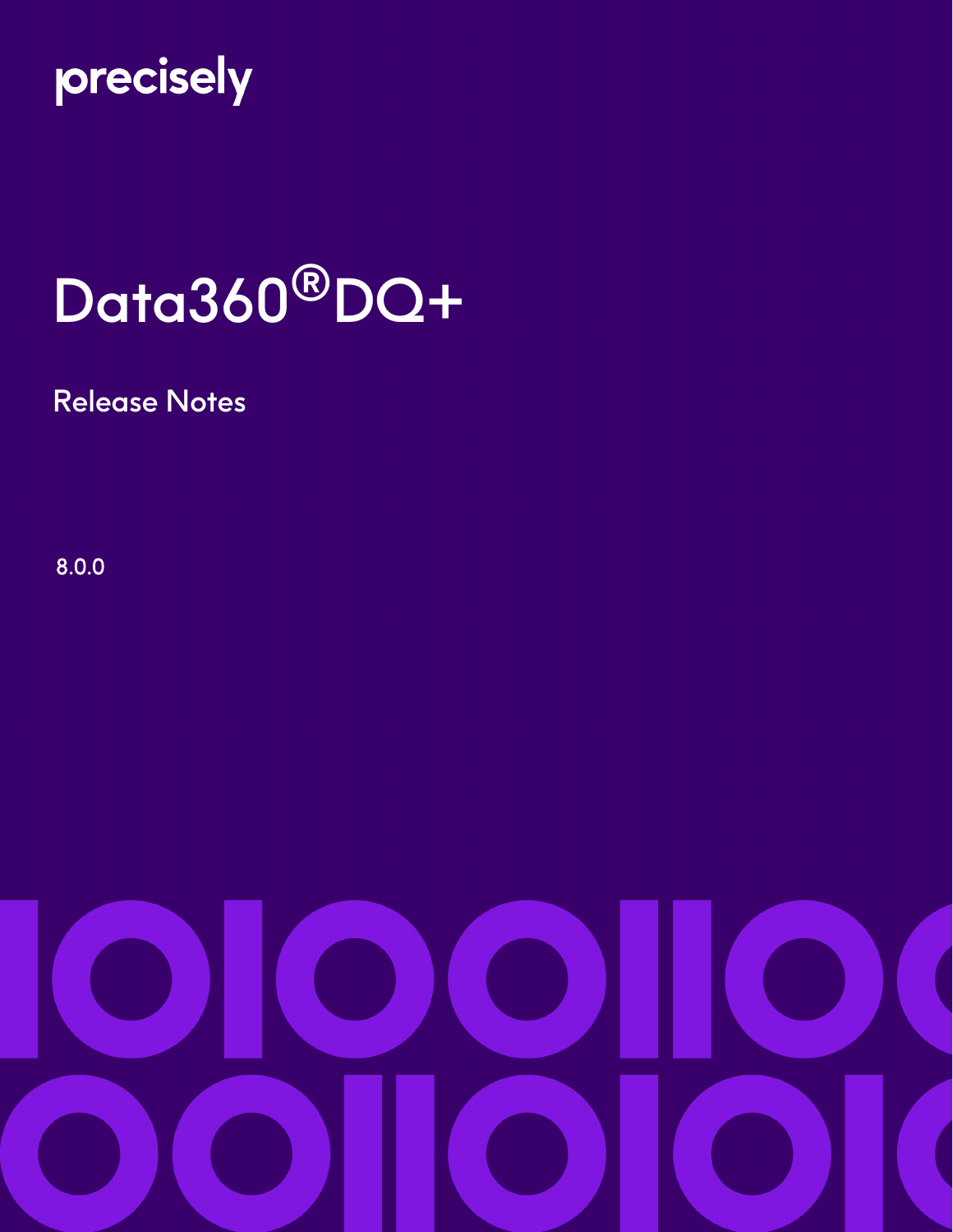## Table of contents

| 2. Contact us <b>Material Contact</b> US 2. Contact us <b>Material Contact US 2. Contact us 2.</b> |  |
|----------------------------------------------------------------------------------------------------|--|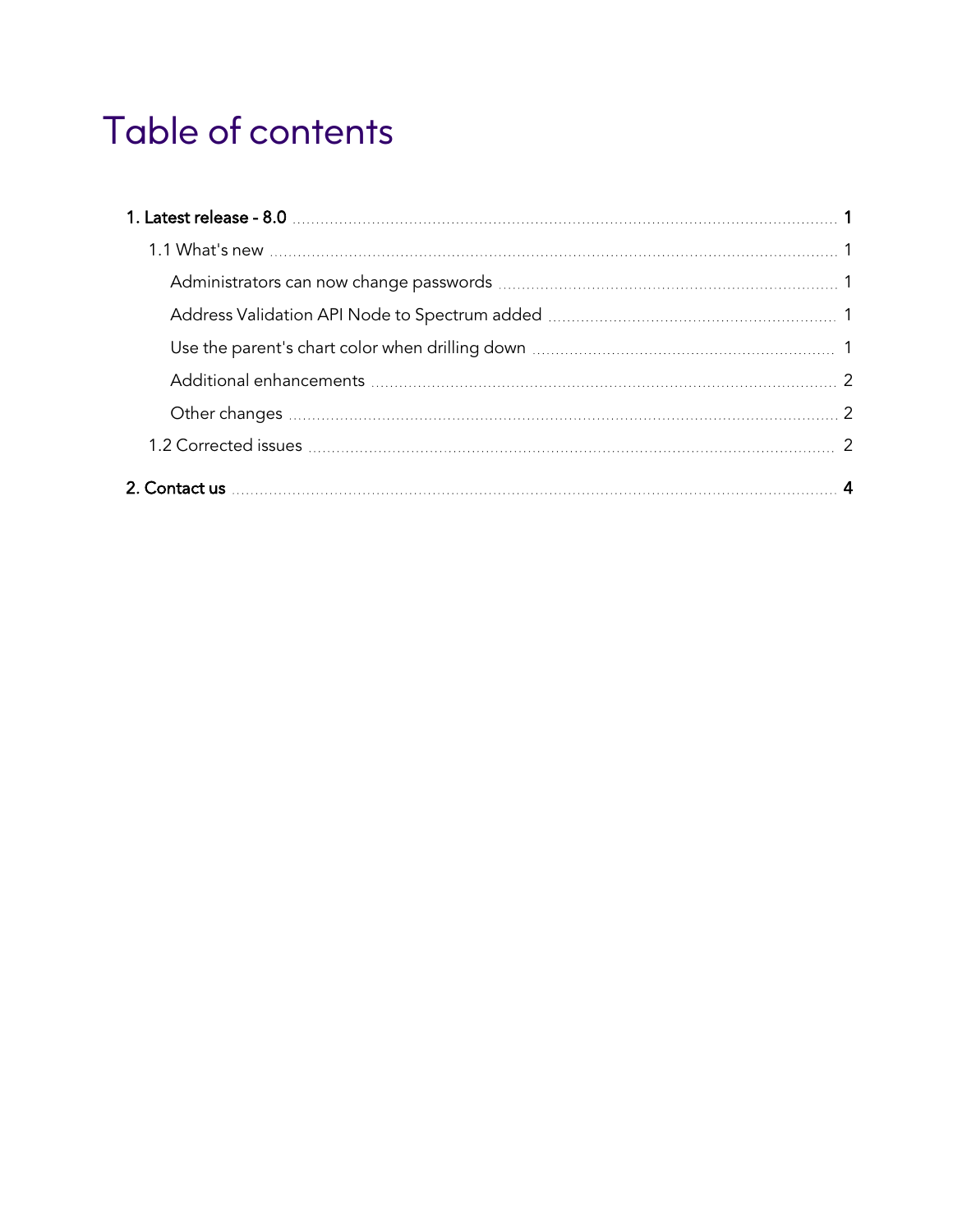# <span id="page-2-0"></span>**1. Latest release - 8.0**

This document describes the enhancements and modifications included in the latest release of Data360 DQ+, and highlights any changes that may affect your current implementation.

For information on previous releases, and for end user and administration topics, please see the integrated product help. You can access the help by clicking the Help icon in the corner of the screen:



### <span id="page-2-1"></span>1.1 What's new

#### <span id="page-2-2"></span>Administrators can now change passwords

If you have admin permissions, you can now change a user's password, rather than just the ability to send an email with instructions.

For more information, see the "Administration > Users > Managing user accounts > Resetting passwords" topic in the product help.

#### <span id="page-2-3"></span>Address Validation API Node to Spectrum added

The ability to call a Spectrum OnDemand API from within Analysis has been added. The new node performs a call and transforms the response using a JSON parser.

For more information, see the "Data Quality Nodes > Spectrum OnDemand" topic in the product help.

#### <span id="page-2-4"></span>Use the parent's chart color when drilling down

In the dashboard, the ability to start a series color from the current parent field's series color when drilling down, has been added.

For more information, see the "Using the visualizer > Customizing Visualizer Properties" topic in the product help.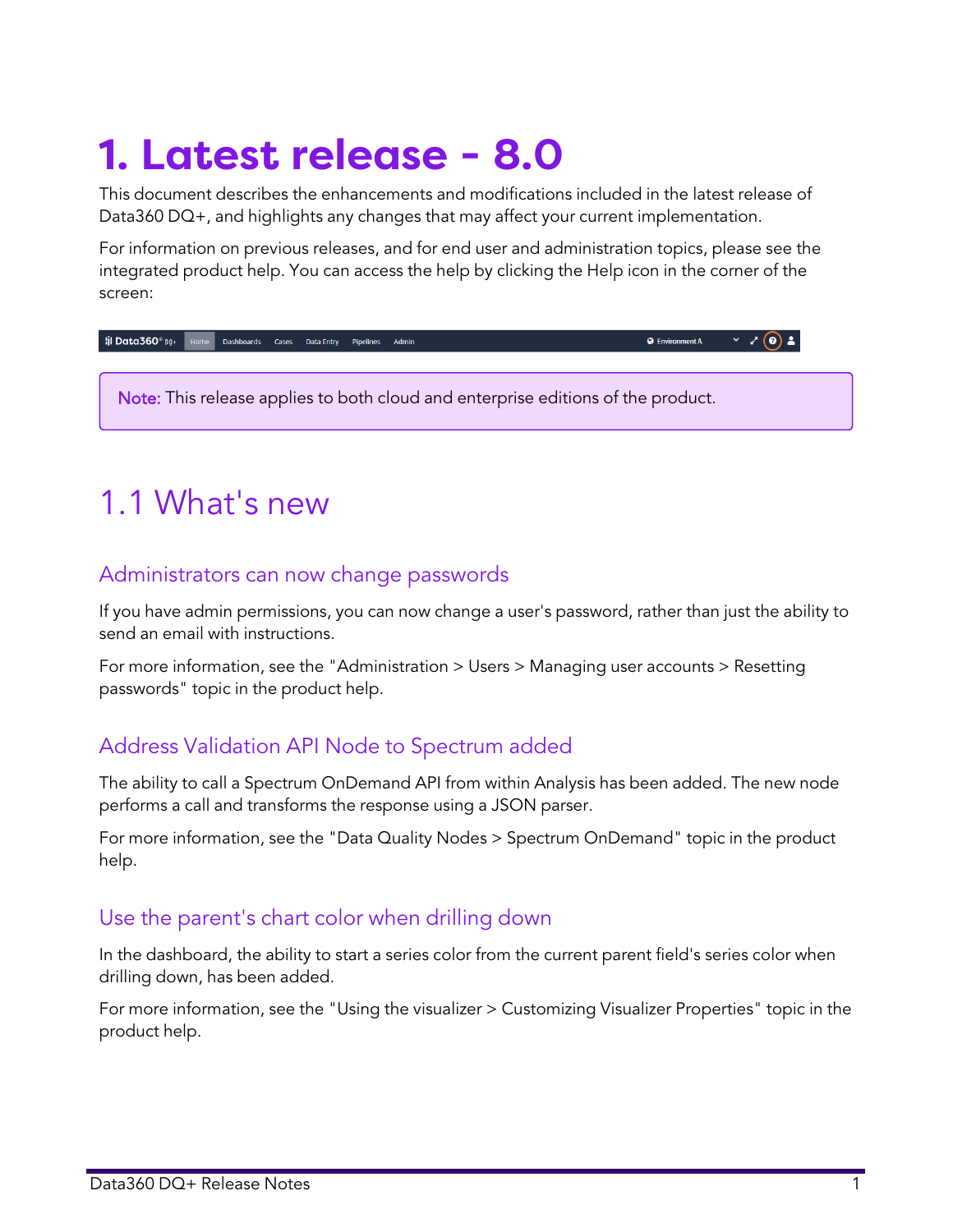#### <span id="page-3-0"></span>Additional enhancements

• OAuth 2.0 authentication support in the Data360 DQ+ Rest APIs has been implemented.

#### <span id="page-3-1"></span>Other changes

- The case insensitive option is now available to filter fields that are a string type, with a component type of text or textarea and don't have code sets set.
- A Content-Security-Policy HTTP response header has been added.
- Content-Security-Policy headers have been added to images and to java script file's server responses.
- Added single-sign-on (SSO) support between Data360 DQ+ and Assure. Now, when Assure's URLs are opened from Data360 DQ+, you do not need to login again.
- There has been a new implementation of the Third Party License attribution report.

### <span id="page-3-2"></span>1.2 Corrected issues

| <b>Issue Summary</b>                                                                                                                 | <b>Issue Number</b> |
|--------------------------------------------------------------------------------------------------------------------------------------|---------------------|
| Fixed an issue in the data store screen when the Encrypt check box<br>is deselected, while the tokenize check box is selected.       | IS-10466            |
| Fixed an issue in the dashboard, where Show data did not display<br>the description of the relevant field in the associated tooltip. | IS-10480            |
| Fixed an issue that resulted in adding server-side validation for the<br>data store profile definition.                              | IS-10625            |
| Fixed an issue that resulted in adding server-side validation for the<br>data view name and display name.                            | IS-10649            |
| Fixed an issue that resulted in improved button styling, to conform<br>with the new branding of the UI.                              | IS-10655            |
| Fixed an issue that meant no progress indicator was displayed,<br>when downloading a log file from the Executions screen.            | IS-10733            |
| Fixed an issue that resulted in adding field validations to data<br>queries, for a better security posture.                          | IS-10745            |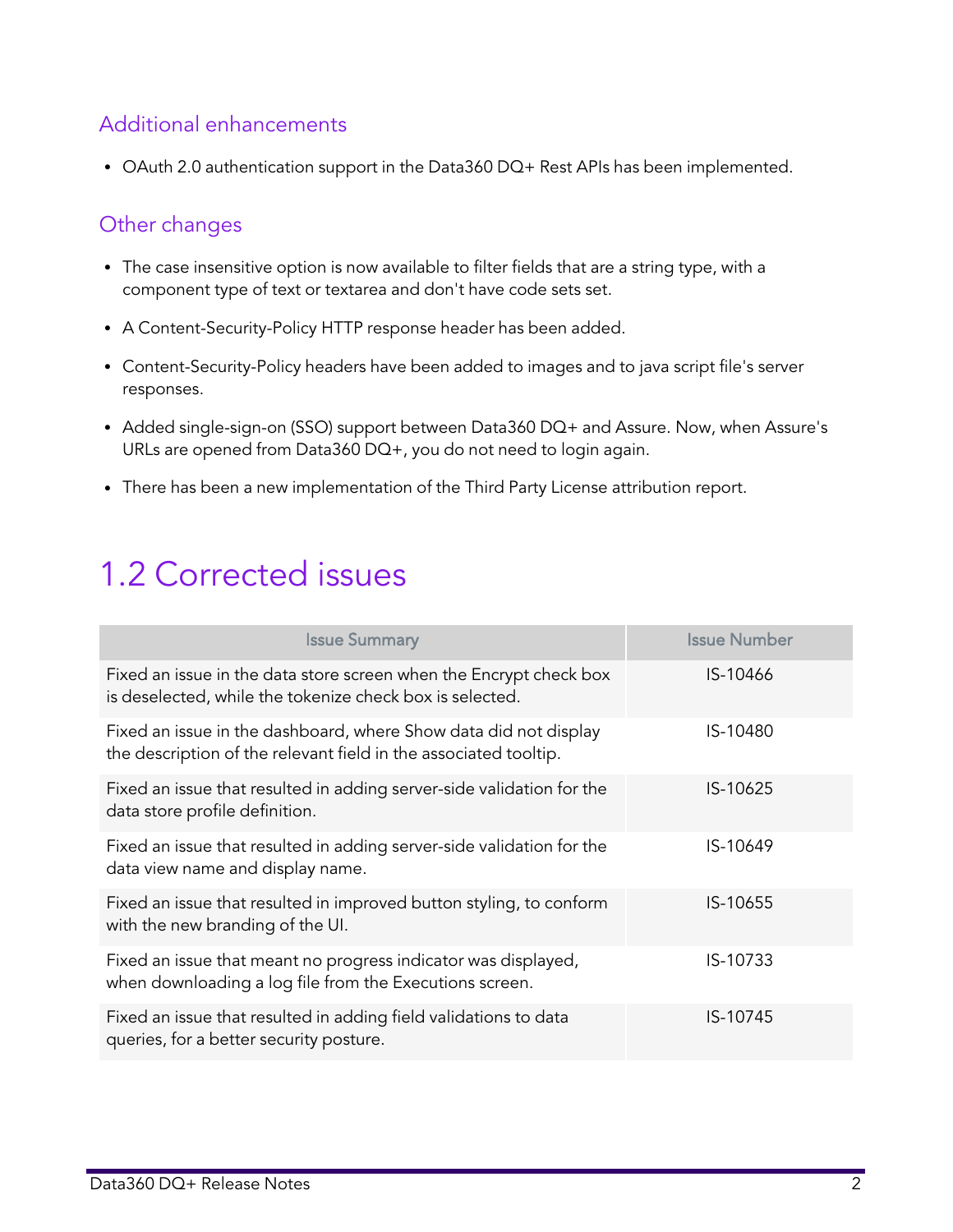| <b>Issue Summary</b>                                                                                                                                                                                                                                                                           | <b>Issue Number</b> |
|------------------------------------------------------------------------------------------------------------------------------------------------------------------------------------------------------------------------------------------------------------------------------------------------|---------------------|
| Fixed an issue to ensure the "Allow Ad Hoc Queries" check box is<br>not enabled, when Excel is selected as layout type, in the Data<br>Store screen.                                                                                                                                           | IS-10825            |
| Fixed an issue in a GraphQL API call, when contentMetadata was<br>requested for a data store of a DELTA LAKE repository type.                                                                                                                                                                  | IS-10837            |
| Fixed an issue where the contents of the search screen were not<br>being refreshed, after adding a note to a case. This caused the next<br>operation, such as a transition or a take to fail, with a "Failed to<br>update selected items, because they were changed by another<br>user" error. | IS-10916            |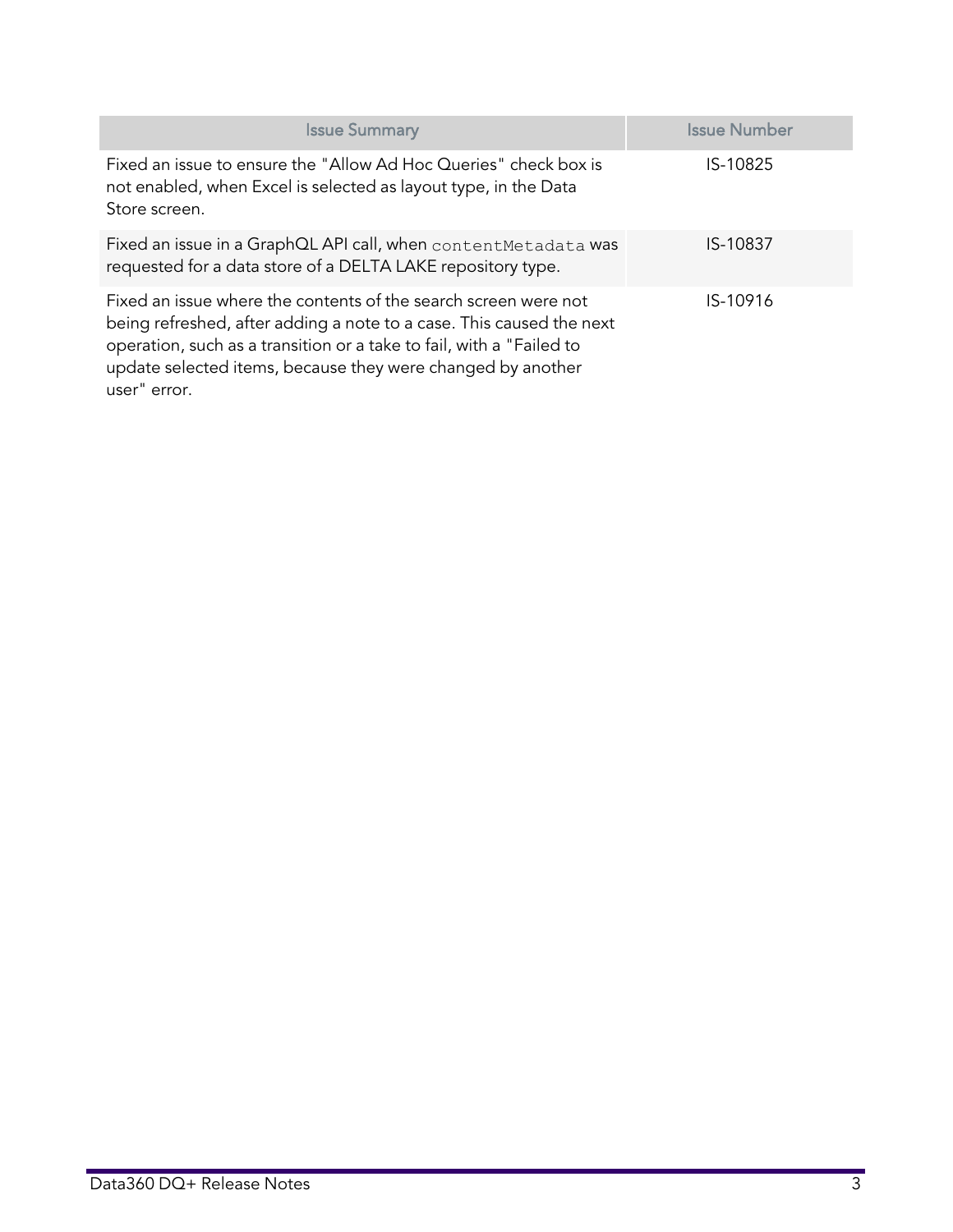# <span id="page-5-0"></span>**2. Contact us**

If you encounter any technical issues, we recommend that you visit the support portal at [support.infogix.com](https://support.infogix.com/hc/en-us).

If your query has not been discussed previously, you can create a new topic and receive answers from our product experts.

Alternatively, you can log a support ticket:

- 1. Select Sign in from the top right corner of the screen.
- 2. If you have already registered, enter your Email and Password, then click the Sign in button. Or, if you are not a registered support portal user, click Sign up.
- 3. Once you have registered and signed in, select Submit a request from the top right corner of the screen.
- 4. Complete all fields, then click Submit at the bottom of the screen.

#### **Community**

Our product is constantly evolving and input from you is highly valued. If you have any suggestions, please contact the product team by submitting a feature request on the **[Community](https://support.infogix.com/hc/en-us/community/topics/360000031707-Data3Sixty-DQ-)**.